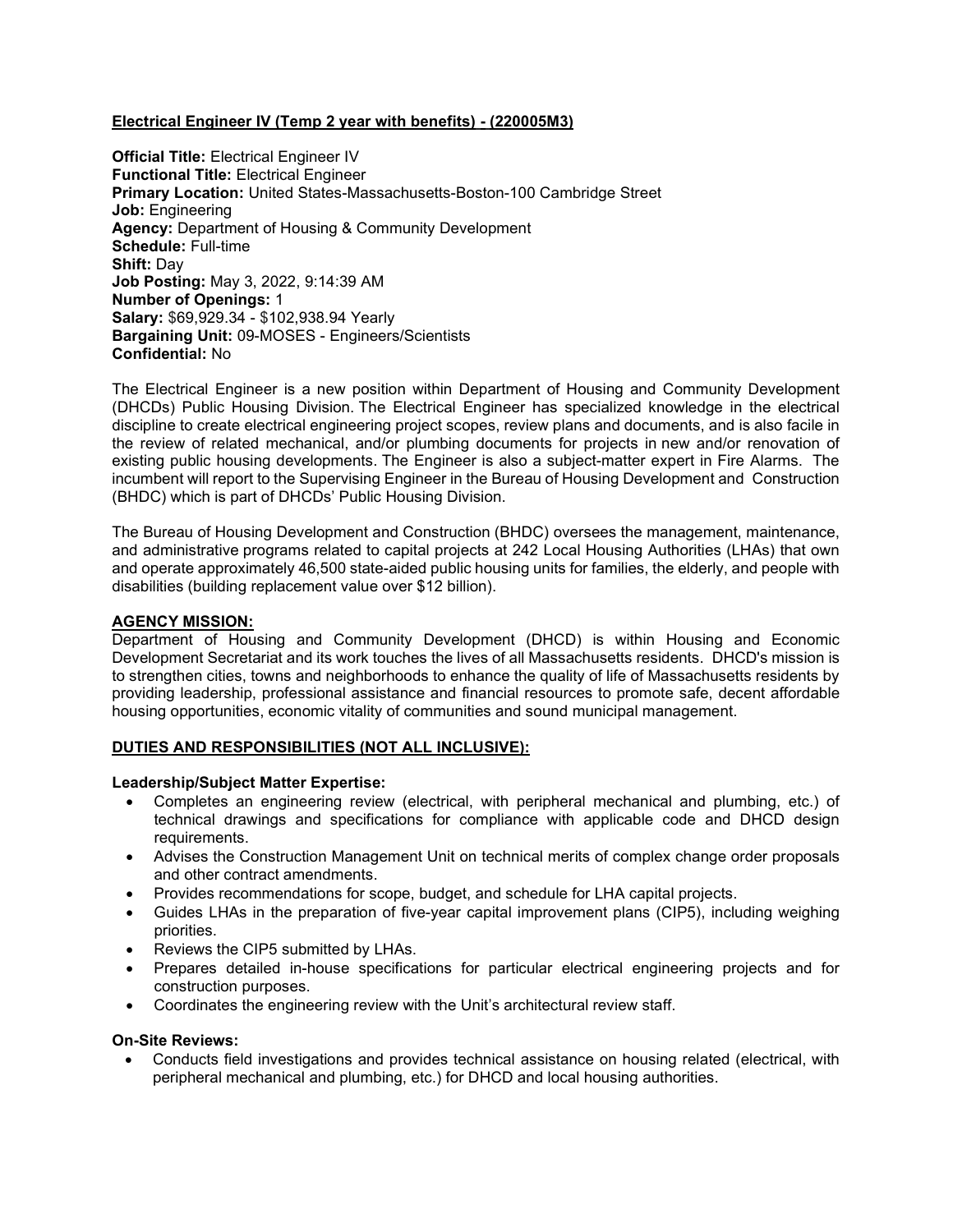- Reviews proposed change orders during construction and conducts post-occupancy reviews to evaluate completed construction contracts and the effectiveness of consultant work products.
- Completes timely reviews of LHA consultant designer work products to ensure compliance with BHDC guidelines and standards, program criteria, and MA State Building Code requirements and other statutory or regulatory requirements.
- Conducts thorough reviews where non-compliance is evident and/or suspected and recommends appropriate action to assure that final contract documents meet all requirements.

## Document Preparation:

- Formulates scopes of services, cost estimates, fee recommendations, and schedules for design consultant procurement or reviews such work products by LHA consultants.
- Recommends the electrical component of proposed projects in the Capital Planning System (CPS), for the purposes of long-range capital improvement planning by Local Housing Authorities.
- Prepares specifications and documents for electrical engineering projects that are minimal and general in scope.

## Examples of Other Duties:

- Conducts feasibility and technical research studies and drafts and/or assists in the drafting of the BHDC Design and Construction Guidelines and Standards.
- Trains and/or assists in the training of designers working on behalf of LHAs in the use of such Guidelines and Standards and trains in BHDC design and bidding procedures and evaluates designer performance in this area.
- Participates in designer selection and designer performance evaluation process.
- Implements sustainability and resiliency strategies in capital project planning, scopes and reviews.

## REQUIRED QUALIFICATION:

Registered Electrical Engineer in Commonwealth of Massachusetts.

# PREFERRED QUALIFICATIONS:

- 1. Bachelor's degree or higher in electrical and/or mechanical, engineering field is preferred.
- 2. At least five years of experience in the profession, including extensive design, detailing, and cost estimating experience is preferred.

3.

- 4. Knowledge of electrical engineering issues and principles, particularly as it relates to fire alarm, onsite generator and electrical systems, materials, construction methods, building equipment, technical detailing of construction drawings, maintenance issues, and code requirements as they relate to housing modernization and construction.
- 5. Knowledge of mechanical and plumbing issues and principles as related to electrical requirements and fossil fuel switching methods.
- 6. Experience in management of the design and construction process, particularly in the public sector.
- 7. Knowledge and experience with high efficiency, renewable thermal, solar, and other sustainable technologies for buildings and sites.
- 8. Knowledge of inspection techniques followed in electrical engineering (peripheral mechanical, plumbing), projects.
- 9. Knowledge of safety practices and procedures followed in electrical engineering (peripheral mechanical, plumbing), projects.
- 10. Experience with the Americans with Disabilities Act, modular construction techniques, and lead paint abatement are desirable, but not required.
- 11. Proactive capital planning skills including an ability to weigh priorities for capital improvement projects given limited funding, proposing realistic scopes, budgets and schedules for each project.
- 12. Ability to problem solve including analysis of issues, drawing conclusions, and making recommendations.
- 13. Ability to write, communicate effectively, establish a rapport, deal tactfully with others, teach and mentor in a concise and clear manner.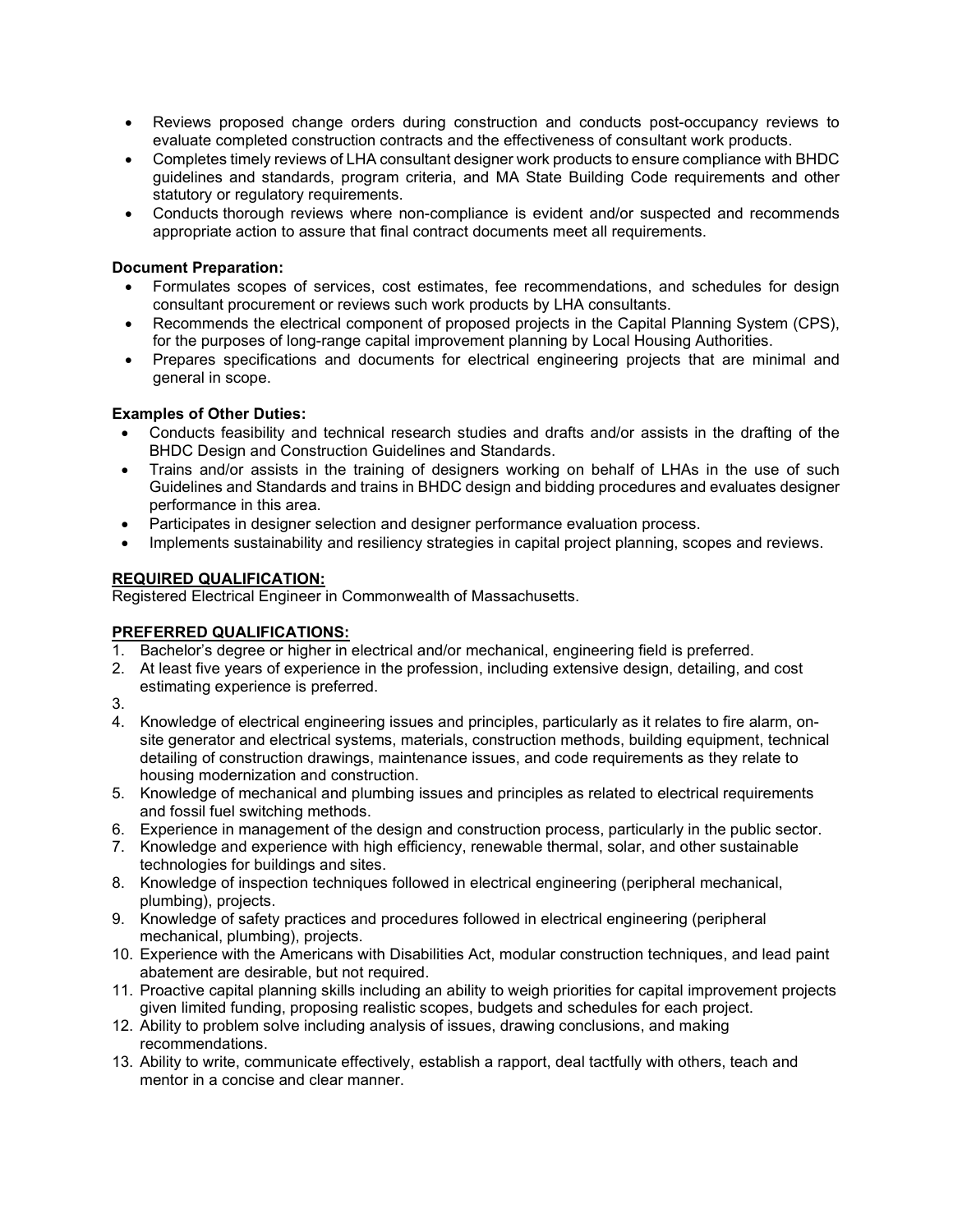- 14. Ability to work independently/remotely or in a team setting and meet deadlines with minimal supervision.
- 15. At least intermediate demonstrated ability to use Microsoft Word, Excel, Outlook, and PowerPoint, including but not limited to word processing, spreadsheets, email and calendars.
- 16. This position will require some travel throughout the Commonwealth. Those employees who elect to use a motor vehicle for travel must have a current and valid Massachusetts Class D Motor Vehicle Operator's license or the equivalent from another state.

## COMMENTS:

This is a 2-year temporary position with benefits. The end date may be extended based on availability of funding.

#### Please upload resume and cover letter.

This position is currently a telework position. In Spring 2022, this position would be expected to follow a hybrid model of reporting to work that combines in-office workdays and work from home days.

Salary placement is determined by years of experience and education directly related to the position and the Human Resources Division's Recruiting Guidelines. In the case of a promotional opportunity, the salary provisions of the applicable collective bargaining agreement will apply to placement within the appropriate salary range.

Education, licensure and certifications will be verified in accordance with the Human Resources Division's Hiring Guidelines. Education and license/certification information provided by the selected candidate(s) is subject to the Massachusetts Public Records Law and may be published on the Commonwealth's website.

## TOTAL COMPENSATION:

As an employee of the Commonwealth of Massachusetts, you are offered a great career opportunity influencing a wide-spectrum of services to the diverse populations we serve - but it's more than a paycheck. The State's total compensation package features an outstanding set of employee benefits which you should consider towards your overall compensation, including:

- 75% state paid a medical insurance premium
- Reasonable Dental and Vision Plans
- Flexible Spending Account and Dependent Care Assistance programs
- Low cost basic and optional life insurance
- Retirement Savings: State Employees' Pension and a Deferred Compensation 457(b) plan
- 12 paid holidays per year and competitive Sick, Vacation and Personal Time
- Tuition benefit for employee and spouse at state colleges and universities
- Short-Term Disability and Extended Illness program participation options
- Incentive-based Wellness Programs
- Professional Development and Continuing Education opportunities
- Qualified Employer for Public Service Student Loan Forgiveness Program

## QUALIFICATIONS:

## First consideration will be given to those applicants that apply within the first 14 days.

## MINIMUM ENTRANCE REQUIREMENTS:

Applicants must have at least (A) five years of full-time, or equivalent part-time, technical or professional experience in electrical engineering work of which (B) at least three years must have been in a professional capacity, and (C) of which at least one year must have been in a supervisory, managerial or administrative capacity or (D) any equivalent combination of the required experience and the substitutions below.